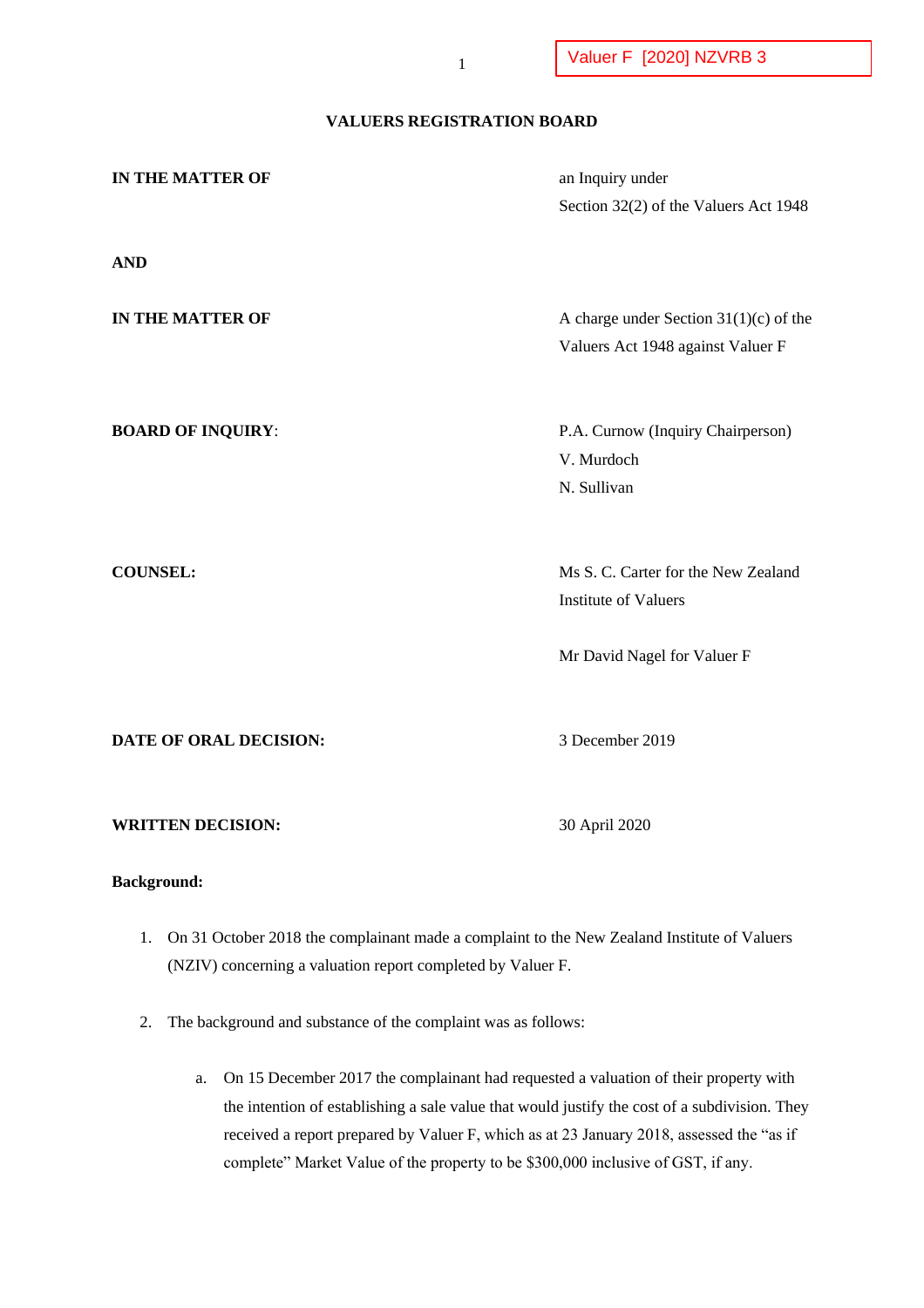- b. As a consequence of the valuation, the complainant engaged consultants to begin the subdivision process and listed the property for sale. After four months of being on the market without a single offer, the complainant had some concerns in respect of the proposed sale price and obtained a further valuation of the property. The further valuation assessed the "as if complete" Market Value to be \$120,000 inclusive of GST (this valuation as at 10 September 2018).
- c. The complainant asked the author of the second report, Valuer 1, to review the valuation report of Valuer F. The complainant was disturbed to hear that in the opinion of Valuer 1, Valuer F had included sales evidence which was not relevant to the subject site, which was why the valuation was high. As a result, the complainant was concerned that she had committed to a project of subdivision, with the associated costs, which she would never have commenced but for the over inflated valuation.
- 3. The NZIV commenced an investigation into the complaint.
- 4. As part of the investigation, the NZIV instructed Valuer 2, to complete a retrospective Market Value of the property as at 23 January 2018. Valuer 2 assessed the "as if complete" Market Value to be \$165,000 including GST.
- 5. Valuer F valuation of the property was 81.8% above that of Valuer 2's
- 6. Valuer F was given an opportunity to respond to the complaint and they provided a letter to the NZIV dated 30 April 2019. In their response, Valuer F accepted that both their selection and interpretation of comparable sales had led them to provide a valuation to the complainant that is in excess of where the valuation should, in fact, have been. Valuer F advised that their employers, had also engaged an independent local valuer, Valuer 3, to complete a retrospective "as if complete" Market Valuation which was \$170,000, as at 23 January 2018.
- 7. Valuer F valuation of the property was 76% above that of Valuer 3.
- 8. Valuer F acknowledged that with their focus being on selecting the most recent sales within the locality, rather than relying on older sales which were in fact more comparable, this had resulted in an inflated assessment.
- 9. In mitigation of their valuation, Valuer F explained there was some complexity to the property coupled with differing interpretations of the plans and costings, engineering challenges and the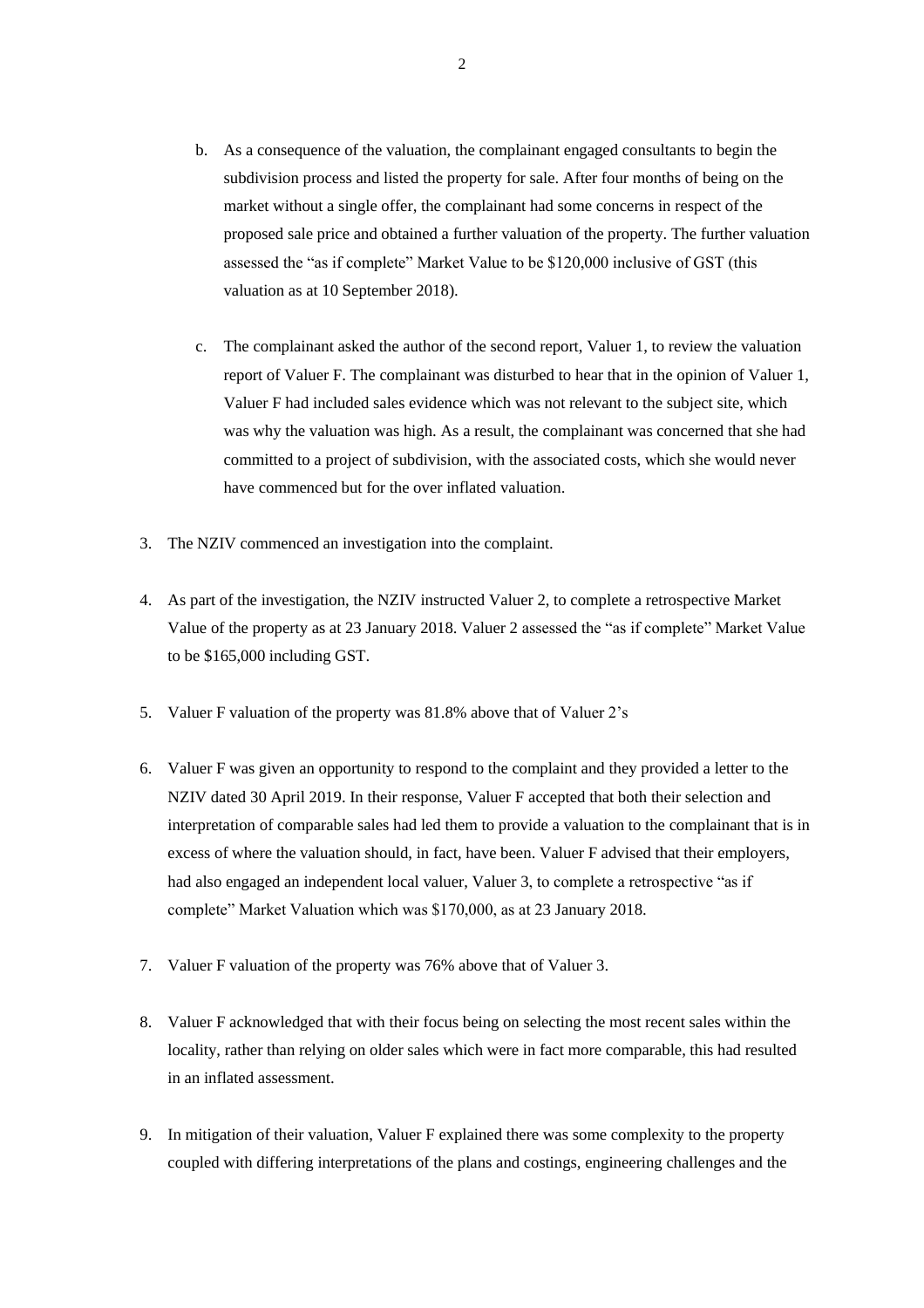paucity of comparable vacant land sales. They explained that they were influenced by an older section sale in the subject area in December 2016. In hindsight this should have set the ceiling for the analysis, given the better building platform and the likeliness that a future building would not have to be engineered to the same standard as on the subject property. Valuer F also explained that they had completed over 500 residential valuations each year for the past three years, but only recently, in November 2017, transferred to the local area.

- 10. Valuer F advised the NZIV that their employers have been in discussions with the client and had agreed to compensate the complainant for the loss associated with reliance on the valuation advice.
- 11. The investigation file was provided to the Valuers Registration Board (VRB), who considered there were reasonable grounds for the complaint and ordered an inquiry.

### **The Charge:**

12. Valuer F faced a single charge under Section 31(1)(c) of the Valuers Act 1948:

*You have been charged with such incompetent conduct in the performance of your duties as a valuer as renders you liable to a penalty provided by the Valuers Act 1948 in that in compiling a valuation report dated 23 January 2018 with respect of a residential property, you grossly overvalued the said property.*

- 13. At a procedural teleconference held on the 11 October 2019 with Mr Nagel, Ms Carter and the VRB inquiry panel, it was indicated that Valuer F would plead guilty to this charge. That being the case, the matter was to proceed on the basis of a penalty and costs hearing, although Mr Nagel was advised by the inquiry panel chairperson that the indication of a guilty plea need not be confirmed at this stage.
- 14. At the hearing, Valuer F pleaded guilty to the single charge.

#### **NZIV Penalty and Costs Submission:**

- 15. The aggravating features of Valuer F's actions were outlined as follows;
	- a. There was a significant overvaluation, 81% above the retrospective valuation obtained by the NZIV and 76% above the valuation obtained by their employers; and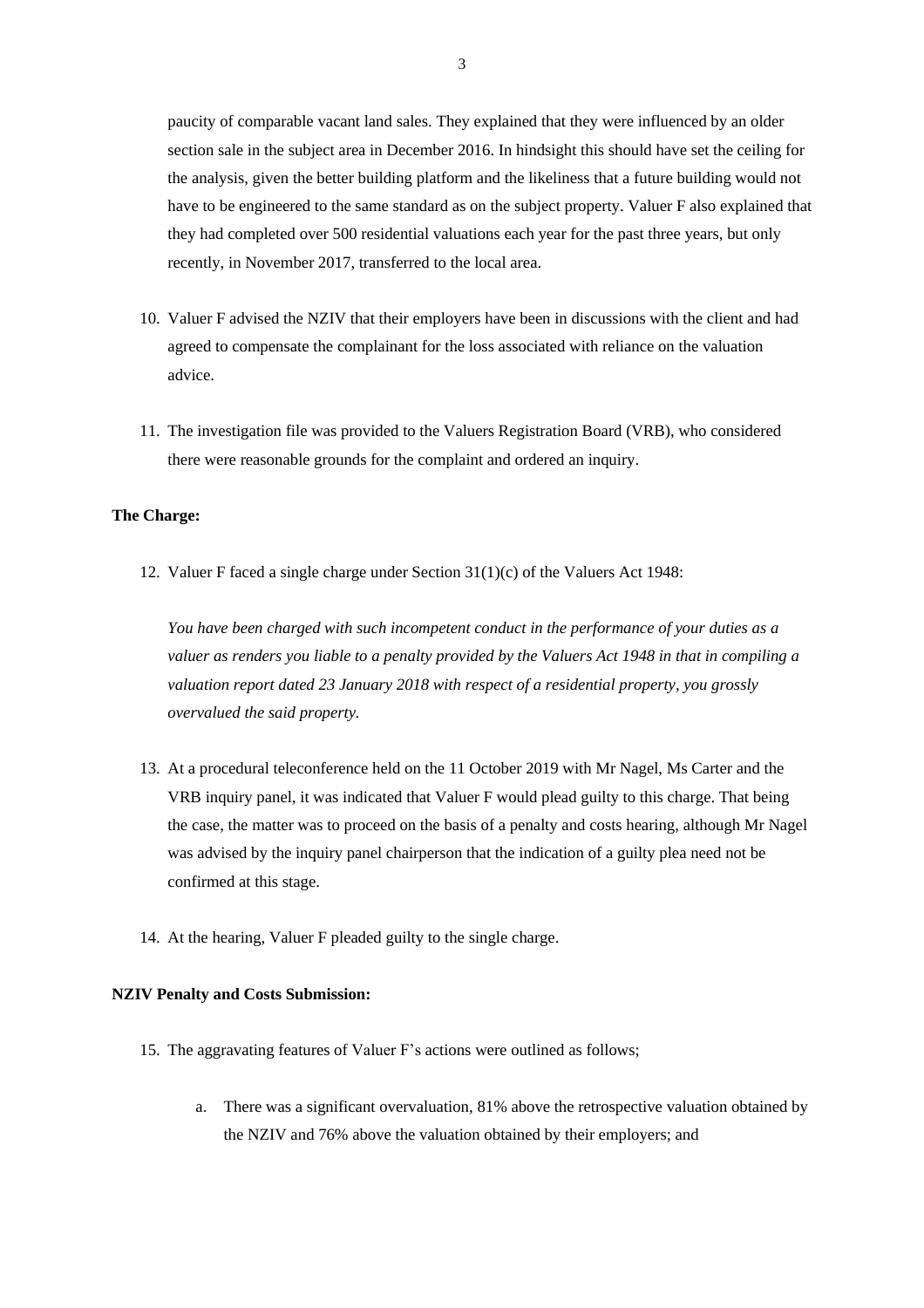- b. As a consequence of the overvaluation, the complainant embarked upon the subdivision of her property and incurred costs and considerable time and anxiety progressing the subdivision before discovering that it was not a financially viable option.
- 16. The following mitigating factors were put forward by the NZIV including:
	- a. Valuer F's guilty plea which was entered at an early stage and Valuer F had accepted their error in the course of the investigation
	- b. Valuer F has not appeared before the Board before and to NZIV's knowledge no complaints have previously been made against them; and
	- c. The fact that Valuer F, through their employer, had compensated the complainant for losses incurred and that in written correspondence the complainant acknowledged that they had settled the matter to their satisfaction.
- 17. The NZIV outlined the penalty options available under sections 31 and 33 of the Act, to the Board, these being:
	- a. A reprimand
	- b. A fine not exceeding \$10,000
	- c. Suspension from the register for up to 12 months; and
	- d. Removal from the register
- 18. Any of the first three penalties can be imposed either individually or in combination.
- 19. In the submission on penalty, the NZIV outlined that the purpose of a professional disciplinary regime is to ensure that the appropriate standards of professional conduct are maintained in the occupation concerned. It is not to punish the professional, although that may be an inevitable result. Central to this is a requirement to protect the public from a professional who does not meet the relevant standards of conduct or competence. In this case, the NZIV considered the extent of the overvaluation to be relatively significant. Notwithstanding that, the complainant had been compensated, but for the conduct of Valuer F the complainant would never have been put in the position that they were in.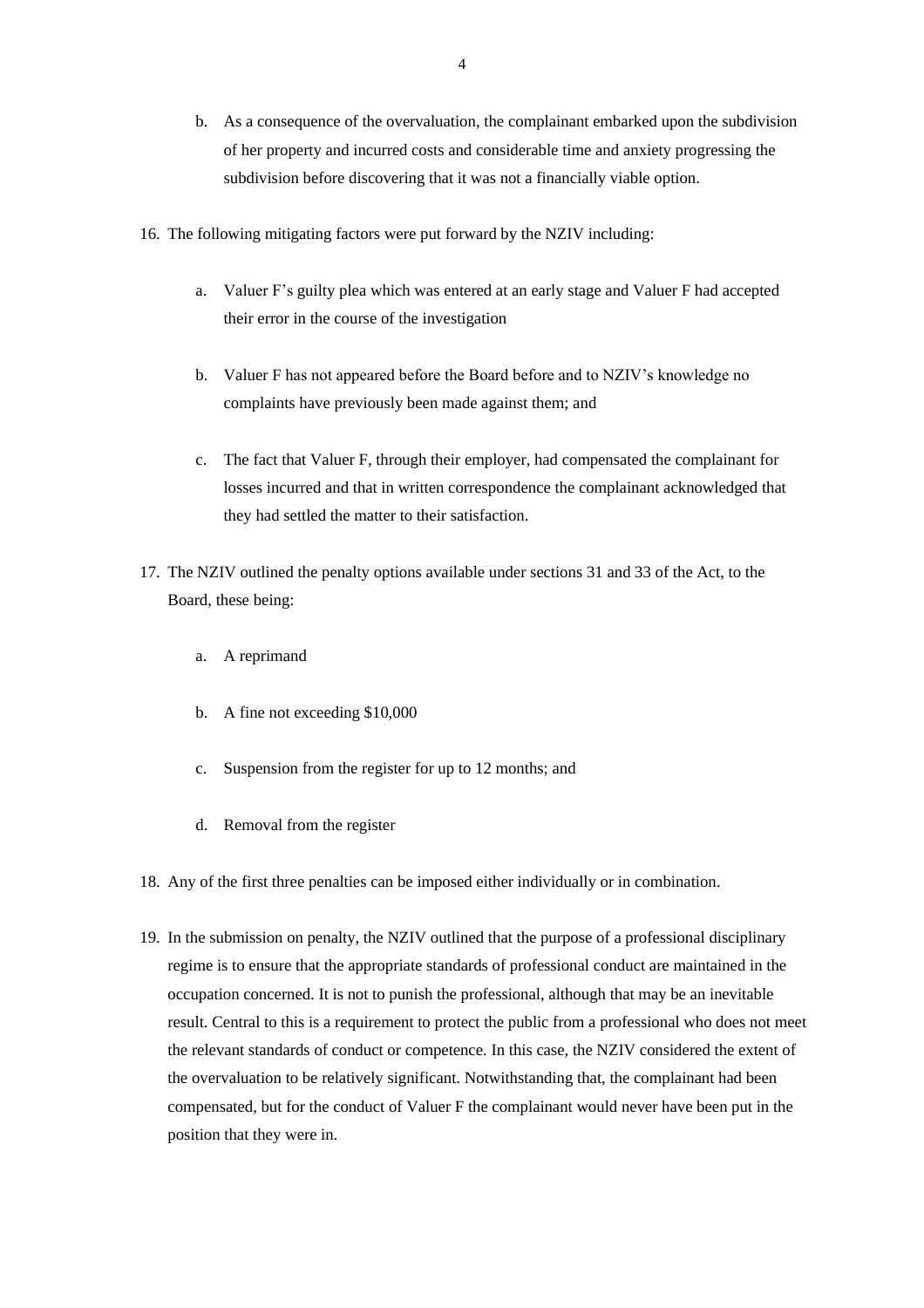- 20. In determining the appropriate penalty, the NZIV submitted the following cases:
	- a. *Valuer General v Valuer N decision 16 January 2019*: In this case Valuer N pleaded guilty to one charge of significantly overvaluing a property and a second charge of breaching clause 1.5 of the New Zealand Institute of Valuers Code of Ethics, in that, they failed to provide sufficient information necessary for a proper understanding of the valuation. The "as if complete" overvaluation was in the region of 14%-27% of the retrospective valuations and Valuer N had included no details in their report of the proposed work that was to be completed in order to understand what the "as if complete" valuation was based upon. Valuer N was reprimanded and the Board imposed a fine of \$2,000.
	- b. *Valuer General v Valuer C decision 27 July 2018*: Valuer C pleaded guilty to one charge of grossly overvaluing a property and a second charge of breaching clause 1.5 of the New Zealand Institute of Valuers Code of Ethics by failing to include an explanation of how they reached the land value component of the valuation, failing to provide sufficient information so that a reader could understand the report, failing to prepare and confirm an agreed Scope of Works and failing to identify and confirm the applicable International Valuation Standards. In respect of the overall valuation, Valuer C's valuation was in the region of 27.78%-31.06% above the retrospective valuations. The Board recognised that comparable sales were difficult to obtain. The Board reprimanded Valuer C and imposed a fine of \$1,500.
	- c. *Valuer General v Valuer Y decision 8 October 2014:* Valuer Y pleaded guilty to two charges of grossly overvaluing a property. The properties were two units in the same complex. Valuer Y overvalued a unit in the region of 44.36%- 51.5% above that of the retrospective valuers and in respect of the second unit their valuation was between 41.83%-61.77% above the retrospective valuers. The Board reprimanded Valuer Y and imposed a fine of \$4,000.
- 21. The NZIV considered the appropriate penalty for Valuer F to be a reprimand and a fine in the region of \$1,500.
- 22. In respect of costs, Section 33A of the Act provides the power to order the valuers subject to a disciplinary finding to pay costs, it states: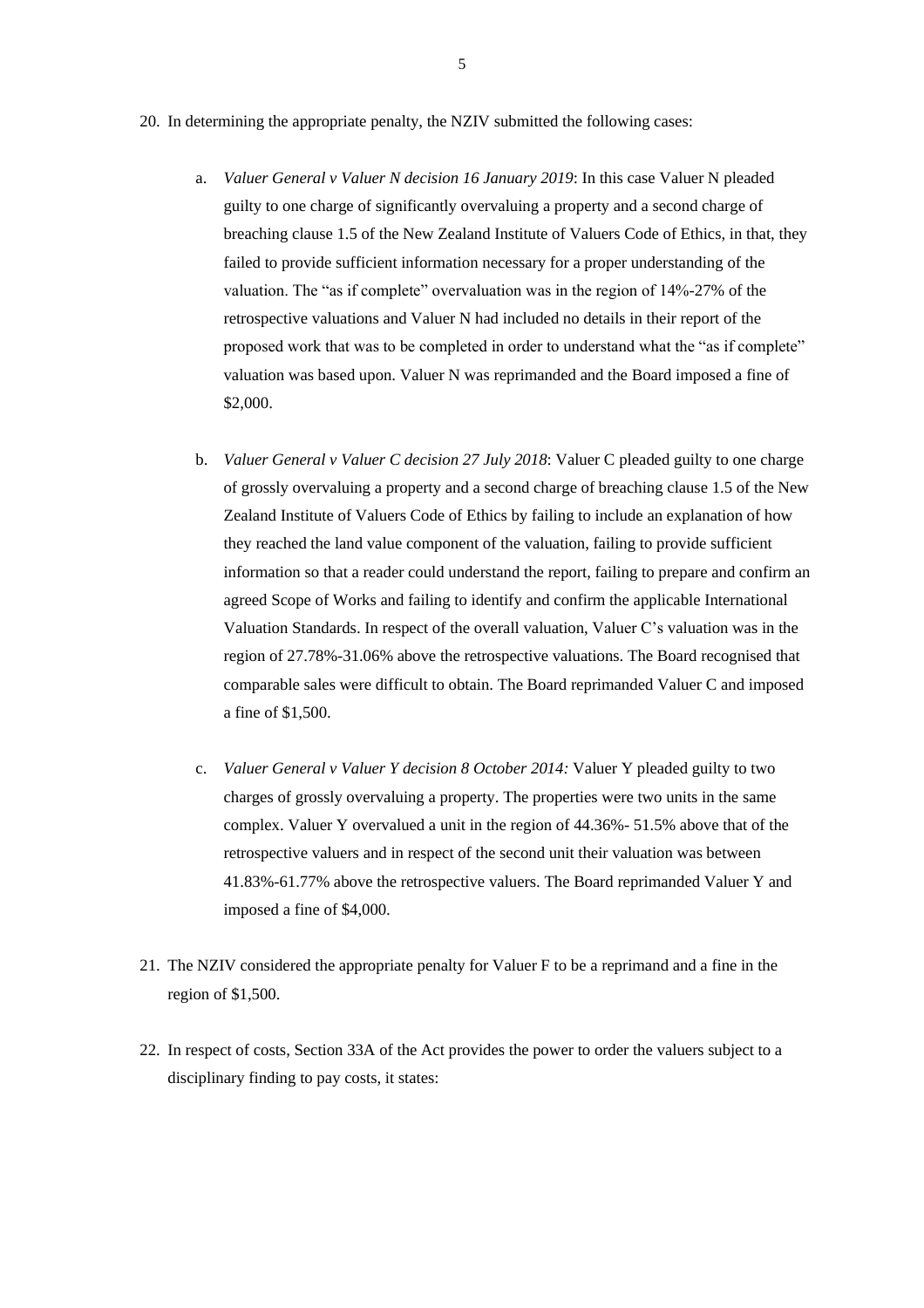*In any case to which Section 31 or Section 33(1) applies, the Board may order the valuer concerned to pay such sum as the Board thinks fit in respect of either or both of the following*

- *a. The costs and expenses of and incidental to the inquiry by the Board*
- *b. The costs and expenses of and incidental to the investigation conducted under Section 32 in relation to the complaint to which the inquiry relates.*
- 23. These costs total \$14,689.70 (including GST) and have been incurred as follows:

| Legal fees                                | \$4,700.00 |
|-------------------------------------------|------------|
| NZIV investigation/prosecution \$5,894.00 |            |
| Board expenses                            | \$4,095.70 |

- 24. Should the Board not impose a costs order on Valuer F then other registered valuers under the Act will carry the full burden of funding the investigation and disciplinary functions of the Board.
- 25. The NZIV quoted two authorities in respect of costs:

In *Gurusinghe v Medical Council of New Zealand*<sup>1</sup> , the High Court said:

*The ordering of payment of costs is not in the nature of a penalty. The penalty is removal from the Register. The order for costs is to enable recovery to a greater or lesser extent of the costs and expenses of and incidental to the hearing. There is no requirement that the Council should necessarily reduce an award of costs because of the fundamental consequences of removal of name from the Register.<sup>2</sup>*

In *Cooray v Preliminary Proceedings Committee*<sup>3</sup> , the High Court reviewed costs awards in various disciplinary cases before the Medical Council and said:

*It would appear from the cases before the Court that the Council in other decisions made by it has in a general way taken 50% of total reasonable costs as a guide to a reasonable* 

<sup>&</sup>lt;sup>1</sup> Gurusinghe v Medical Council of New Zealand [1989] 1 NZLR 139.

<sup>2</sup> [1989] 1 NZLR 139, 195.

<sup>&</sup>lt;sup>3</sup> Cooray v Preliminary Proceedings Committee HC Wellington AP 23/94, 14 September 1995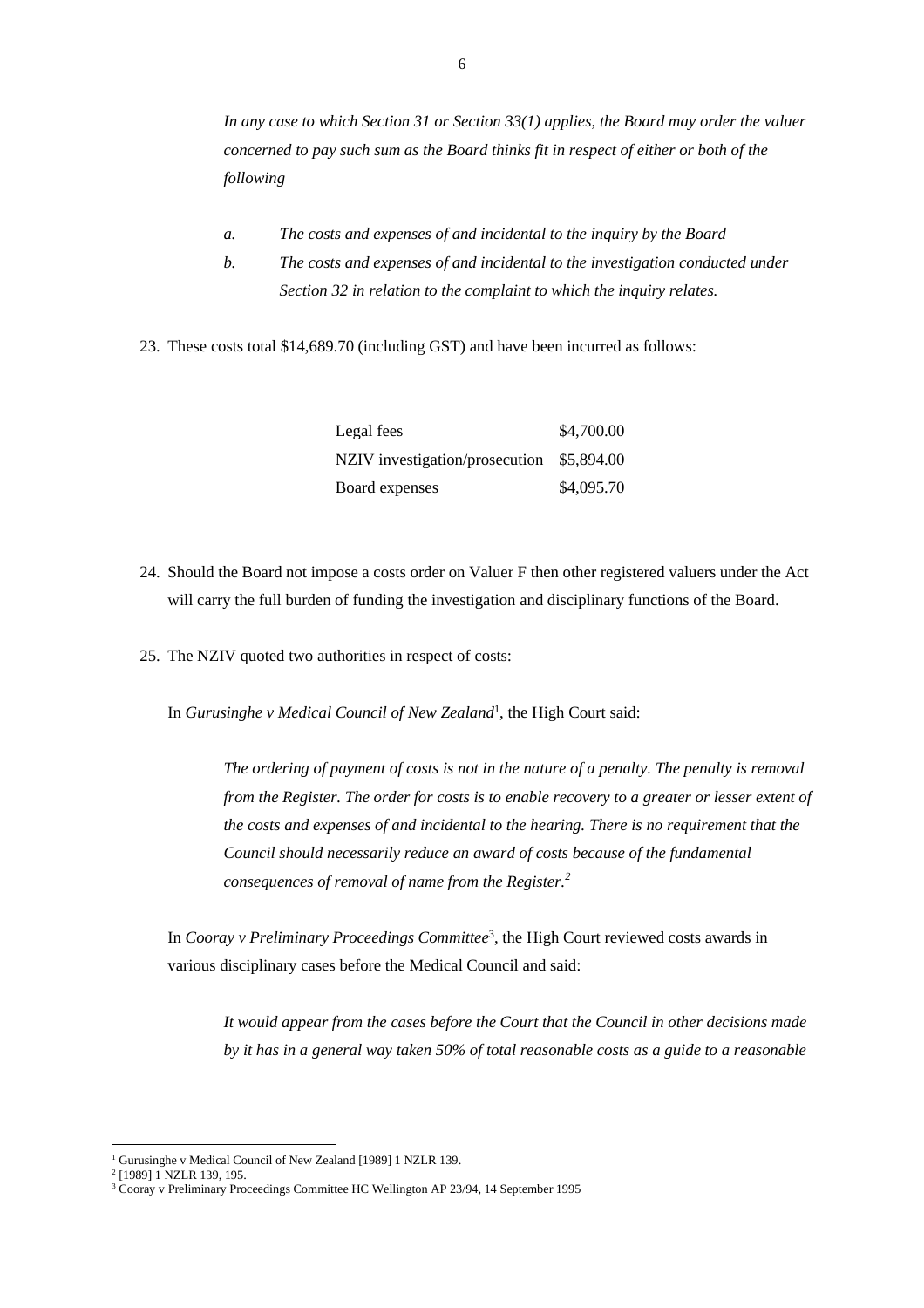*order for costs and has in individual cases where it has considered it is justified gone beyond that figure. 4*

Accordingly, the NZIV sought an imposition of costs of \$7,345.00 which represents approximately 50% of the total costs.

### **Valuer F's Defence:**

- 26. Valuer F appeared in person, spoke to and presented a formal statement. They outlined how they gained registration in February 2016. Then returned to the subject area, in November 2017.
- 27. The valuation for the complainant was undertaken in January 2018. Valuer F stated that the subject area was a complex market taking into account value factors such as aspect, outlook, contour and particularly engineering difficulties for construction. It was these engineering complexities that Valuer F said were not adequately reflected in their valuation.
- 28. Valuer F was forthright in their opinion of the lack of support from their employer when transitioning to the local market. However, they fully accepted that the failure of the valuation lay solely with them, as the Registered Valuer. They apologised to both their clients and the Board, for their error of judgment.
- 29. The complaint hanging over them for such a long period has been stressful and has caused them from time to time to consider their desire to remain in valuation. Further, that they have learnt a great deal about being a valuer and the importance of supportive colleagues and workplace.
- 30. Mr Nagel, represented Valuer F at the hearing. He outlined much of the background to the valuation and also pointed out the professional advice received by the complainant with the Resource Consent application in December 2017.
- 31. Mr Nagel also advised that some physical works had taken place on the site and that significant costs had been incurred prior to Valuer F's involvement. Based on the complaint itself, the instruction was made on the 15 December 2017 for the valuation, whilst the valuation inspection by Valuer F was not until 23 January 2018.
- 32. Valuer F accepts that the correct valuation lies within the range of \$165,000-\$170,000, as assessed by Valuer 2, and Valuer 3, respectively.

<sup>4</sup> HC Wellington AP 23/94, 14 September 1995 at [9]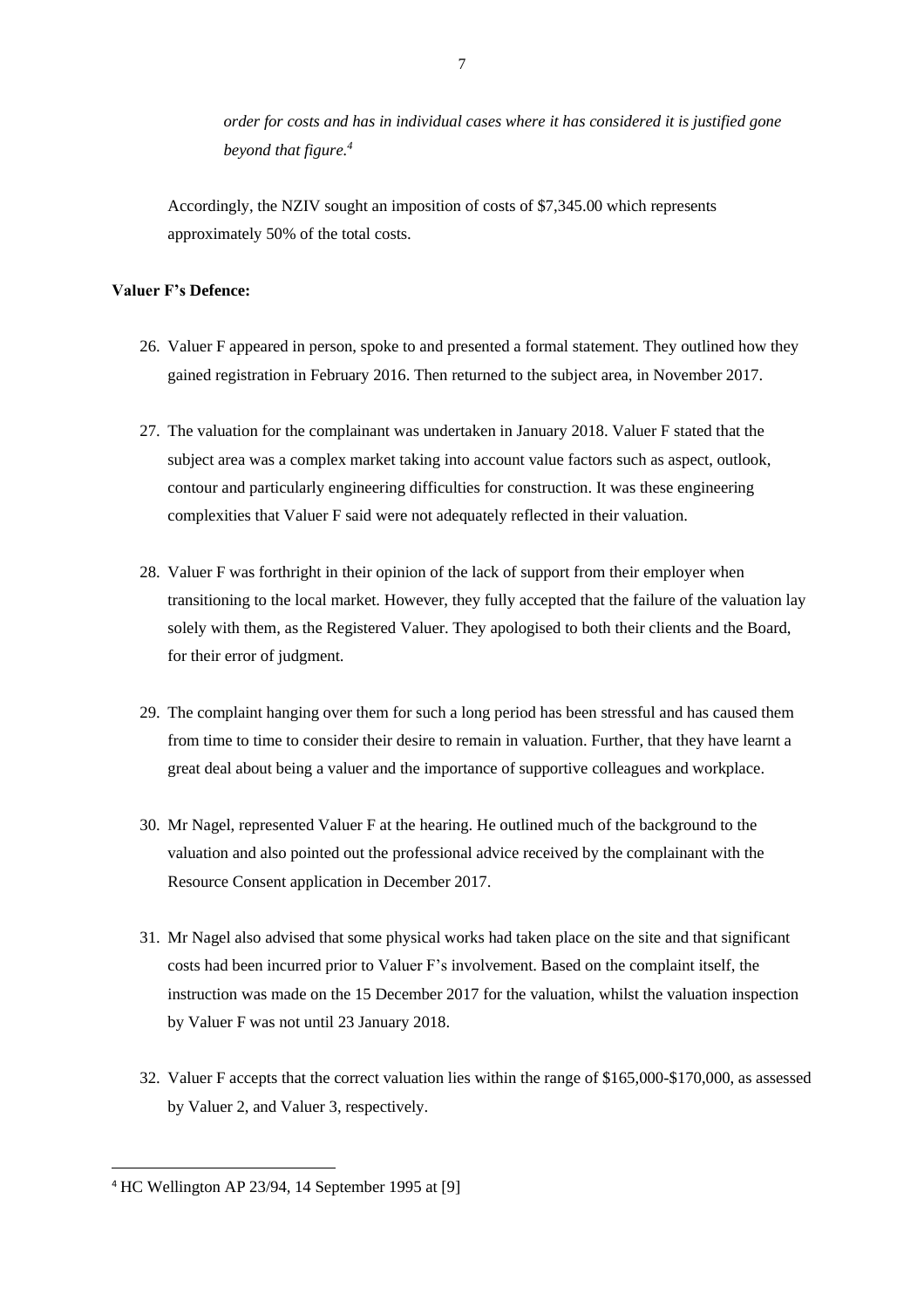- 33. In respect of mitigating circumstances, Mr Nagel stated that the complainant's actual monetary loss resulting from the overvaluation was minimal, as evidenced in the detail of the documents presented in the claim for costs.
- 34. Mr Nagel also said that the complainants did not intend to make a complaint personally against Valuer F and that the complainant had settled the matter satisfactorily.
- 35. Mr Nagel said that the subject area is a "notoriously difficult location to value property" and this was borne out with the range the various valuers had.
- 36. Mr Nagel said that Valuer F had sought the opinion of two experienced valuers in their office and further that Valuer F had been let down by those charged with supporting their transition into the local market.
- 37. In further mitigation, Mr Nagel said Valuer F has not appeared before the Board before, has expressed remorse and attended the disciplinary hearing.
- 38. Mr Nagel stated that Valuer F's firm have altered their quality assurance process for relocating registered valuers and shared their experience with the banking sector. Mr Nagel added, apparently, one major bank has implemented a stand down period of three months for a relocating valuer, before allowing completion of work for that particular bank.

#### **Submission on Penalty:**

- 39. Mr Nagel put forward two particular Board decisions regarding the level of fine, one of which was separate to that put forward by the NZIV. The two cases and their respective fines were the *Valuer General v Valuer C,* where a \$1,500 fine was imposed after a guilty plea to two charges for an overvaluation and a lack of valuation reporting compliance. The second case was the *Valuer General v Valuer Y* where a \$1,000 fine was imposed after a guilty plea to three charges, including overvaluation and unethical conduct.
- 40. Mr Nagel considered that as there is just a single charge against Valuer F, the early guilty plea, the fact that the complainant has been fully compensated for their loss and also had wished to withdraw their complaint, it is submitted that an appropriate penalty is a \$1,000 fine.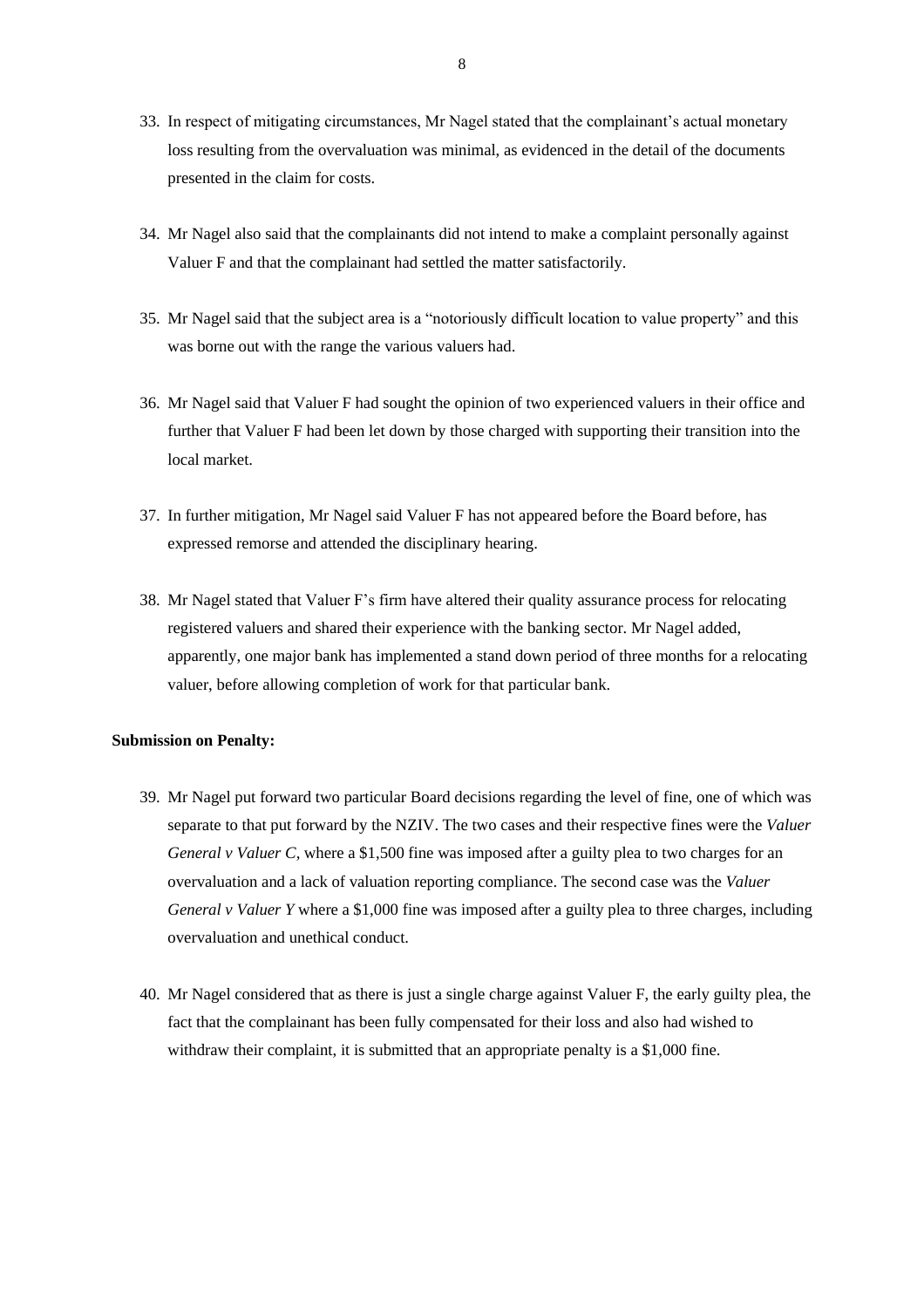#### **Submissions on Costs:**

- 41. Mr Nagel accepted that the total costs associated with the investigation and hearing total approximately \$14,689.70. Further, that the starting point of 50% of reasonable costs is appropriate, increasing the amount if there are aggravating factors, or decreasing the amount where there are mitigating factors. Mr Nagel further accepts that if costs are not awarded against Valuer F then they will fall upon the other members of NZIV.
- 42. Mr Nagel submitted that there are cases where the award for costs is less than 50% and three were put forward to support his argument. These were the *Valuer General v Valuer W [2010)]* the *Valuer General v Valuer V (penalty) [2012]* and the *Valuer General v Valuer R [2014]* where costs of 40% were awarded.
- 43. Mr Nagel submitted, that in this case costs of 40% would be appropriate, with this being a total of \$5,875.

#### **Board of Inquiry Decision:**

44. At the conclusion of the hearing, the Board provided an oral judgement on penalty and costs. This oral decision is repeated in full as follows:

*Valuer F has pleaded guilty to the one charge being; Under Section 31(1)(c) of the Valuers Act 1948;*

*You have been charged with such incompetent conduct in the performance of your duties as a valuer as renders you liable to a penalty provided by the Valuers Act 1948 in that in compiling a valuation report dated 23 January 2018 with respect to a residential property, you grossly overvalued the said property.*

*The Board has heard submissions on penalty and costs on behalf of the New Zealand Institute of Valuers and Valuer F.*

*In this case, the extent of the overvaluation is relatively significant. Whilst the complainant has now been compensated for the consequential costs incurred, accepting preliminary costs had already been incurred by the complainant, but for the conduct of Valuer F, the complainant may not have incurred further costs.*